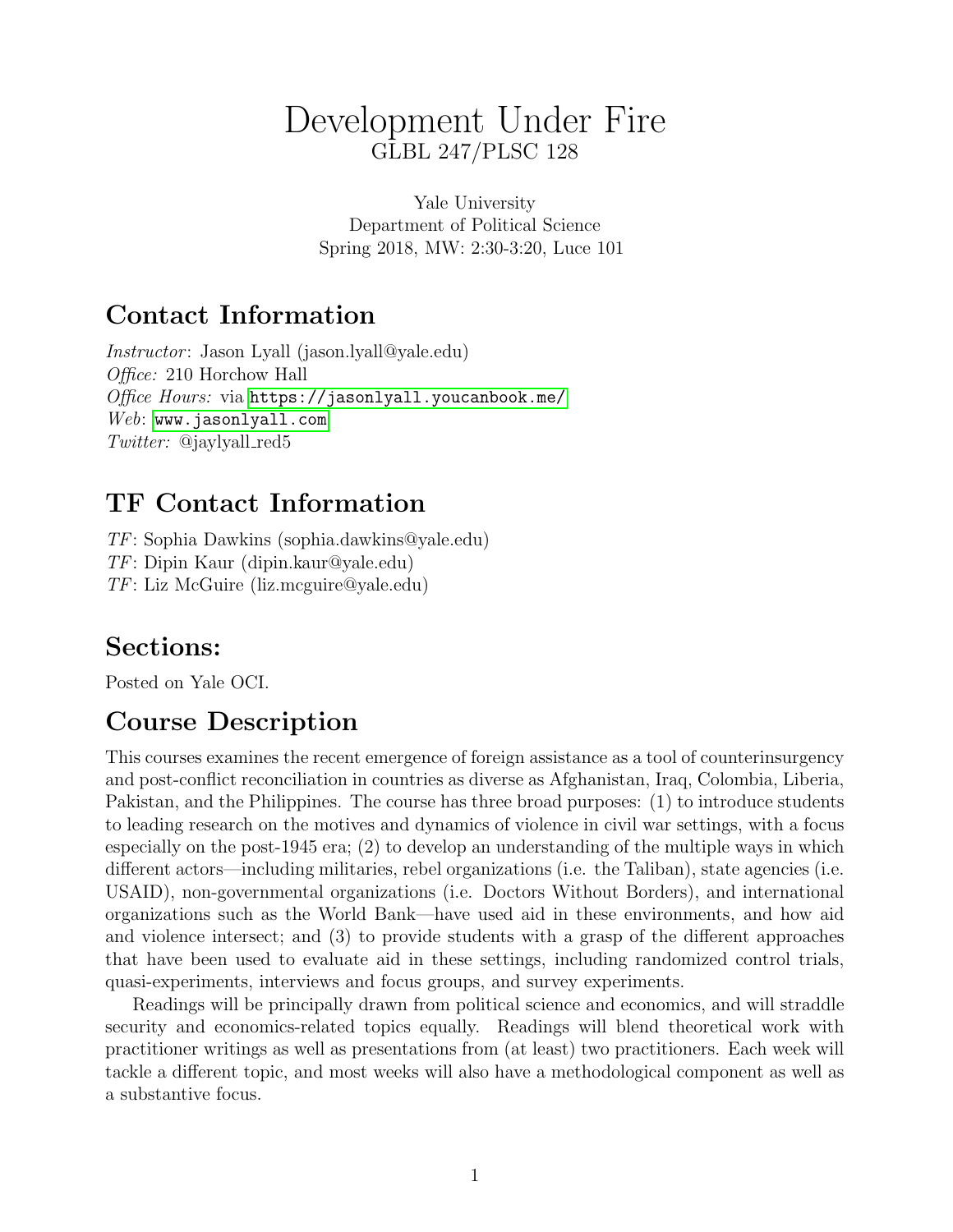Note that the course does not presume any background in either political science or economics, though introductory courses (especially in microeconomics and development studies) will prove useful. A familiarity with quantitative social science (i.e. regression analysis) will also be helpful but is not essential.

## Course Structure

Lecture: The course consists of two 50 minute weekly lectures. Attendance is not mandatory but, of course, is highly recommended. I use slides and videos to structure my lectures; slides will be posted after the lecture under the "Resources" tab on our Canvas site. On occasion, these videos will depict graphic or otherwise troubling scenes.

Sections: Much of the learning that occurs in this class takes place in the sections. These 50 minute sessions allow you to engage with the course material and other students by asking critical, informed questions. It is expected that you will have read these readings and are prepared to discuss/debate them. Attendance is mandatory. Sections begin 10 September.

# **Assignments**

There are several different types of assignments for this course.

Midterm: This is a closed-book, in-class exam that has two sections. First, you will be asked to define 5 of 7 concepts in about a paragraph for each answer. Topics will include theoretical concepts and historical events. Next, you will be asked to answer one of two short essay questions. The midterm will draw from both lecture and readings.

Response Papers: You will be asked to write two short papers over the course of the semester. For each assignment, students will write 3-4pp (12-point font, double-spaced) in response to one or more readings from the weekly reading assignments. Students may choose to write on any week's topics but must write one response paper during Part I of the course (29 Aug to 15 Oct) and one from Part II (22 Oct to 3 Dec). These papers provide an opportunity to engage with a particular question or methodological challenge from the weekly readings; they are not designed as summaries of lectures or of the readings themselves. Assume we've done the readings. No outside research is required. Instead, you should raise questions or disagree with positions staked out by these authors and their approaches. What are weaknesses in their approaches? Do their findings travel to other contexts? Are their claims plausible? Each paper is worth 10% of your final grade and must be submitted electronically to your TF prior to the section in which those readings will be discussed.

Final Exam: Your final exam will consist of a three-hour, open-book, essay response. You will be asked to evaluate one of two real-world development programs in conflict settings. You will be asked to devise your own impact evaluation, including creating your own research design, addressing possible challenges and shortcomings, engaging ethical issues, and establishing your theoretical premises for why the intended intervention might (not) work. Additional guidelines will be distributed in class.

Participation: Section participation accounts for 20% of your final grade. We prize quality, not the quantity, of your participation.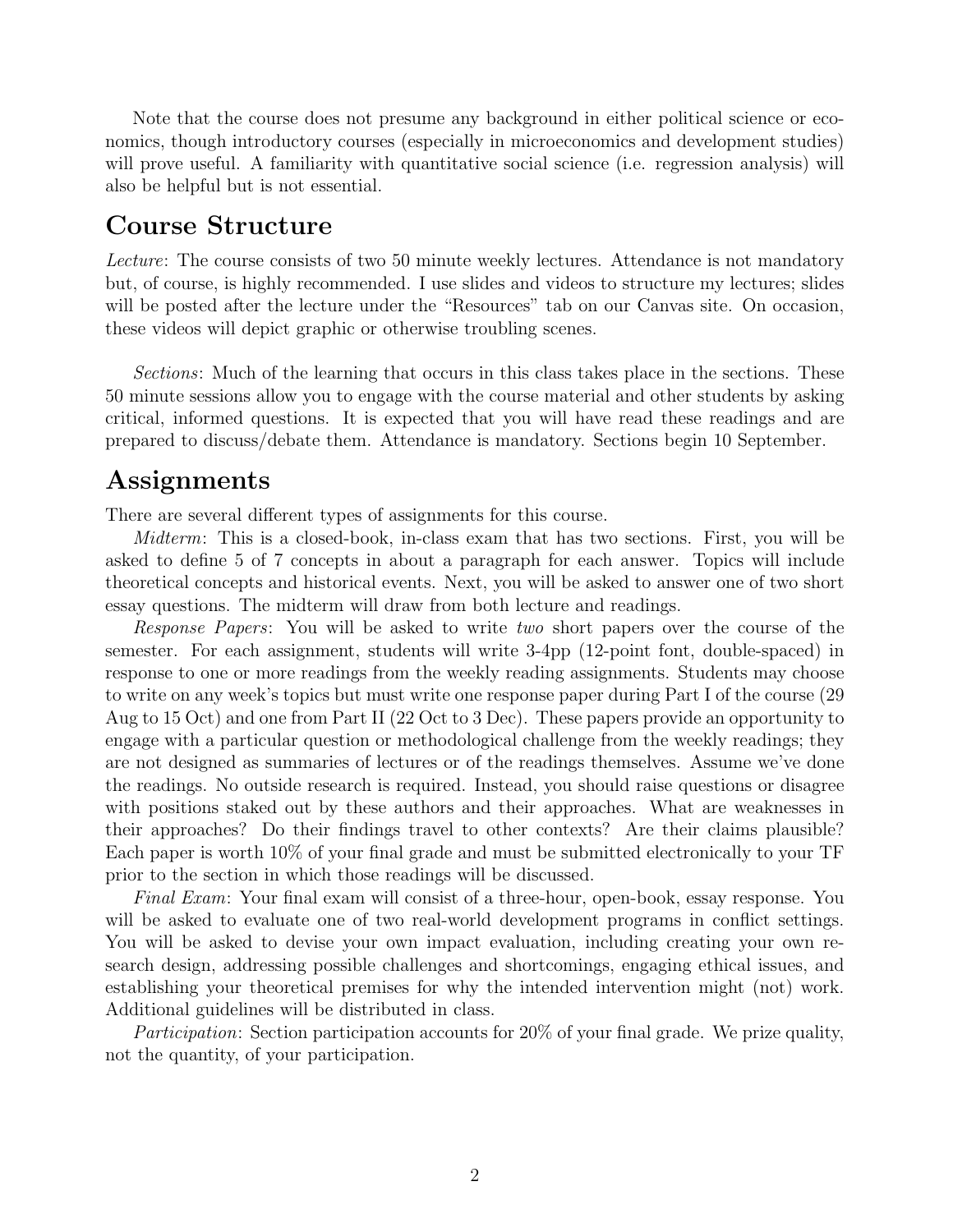- Section Attendance and Participation: 20%
- Midterm: 20% (15 October)
- Discussion Paper (Anytime during Section I, but no later than 15 Oct): 10%
- Discussion Paper (Anytime during Section II, but no later than 3 Dec): 10%
- Final Exam (date TBD):  $40\%$

# Readings

Our readings are available via the "Course Reserves" folder on our Canvas site ([https://](https://yale.instructure.com/courses/41213) [yale.instructure.com/courses/41213](https://yale.instructure.com/courses/41213)). They are divided into weeks for your convenience. If you're off-site, make sure your VPN connection and Dual Authentication are enabled.

# Legal Stuff

Academic Honesty: Please familiarize yourself with Yale's policy on plagiarism and academic honesty: [http://yalecollege.yale.edu/content/cheatingplagiarism-and-documentation](http://yalecollege.yale.edu/content/ cheatingplagiarism-and-documentation). All assignments should reflect your own work and should not be construed as collaborative in nature. You may not submit the same paper (or a substantially similar one) without written permission from both instructors. If you have any questions, please don't hesitate to ask. It is Yale College policy to report all cases of academic dishonesty to the Chair of the Executive Committee.

Absence: In case of emergency or illness, please obtain a "Dean's Excuse" as soon as expedient. As a matter of course policy, we only grant extensions with a Dean's Excuse. Late assignments will be assessed a one letter grade reduction for each day the assignment is overdue.

Grading: We also have a standard protocol we follow in case of disagreements over grades. First, we do not respond to questions about your grade in the first 24 hours after you receive it. Second, if after that time you still feel that you deserve a higher grade, please write a memo to your TF detailing specifically the issues and source of disagreement. Your TF will then review the memo and your assignment. Third, if disagreement remains, then the memo and assignment will be passed to me. I reserve the right to adjust your grade upwards, downwards, or to leave it unchanged.

Electronic Devices: I reserve the right to ban electronic devices from the classroom, including the lecture, if their use proves disruptive to other students (or me). All cell phones must be turned off during lecture and section.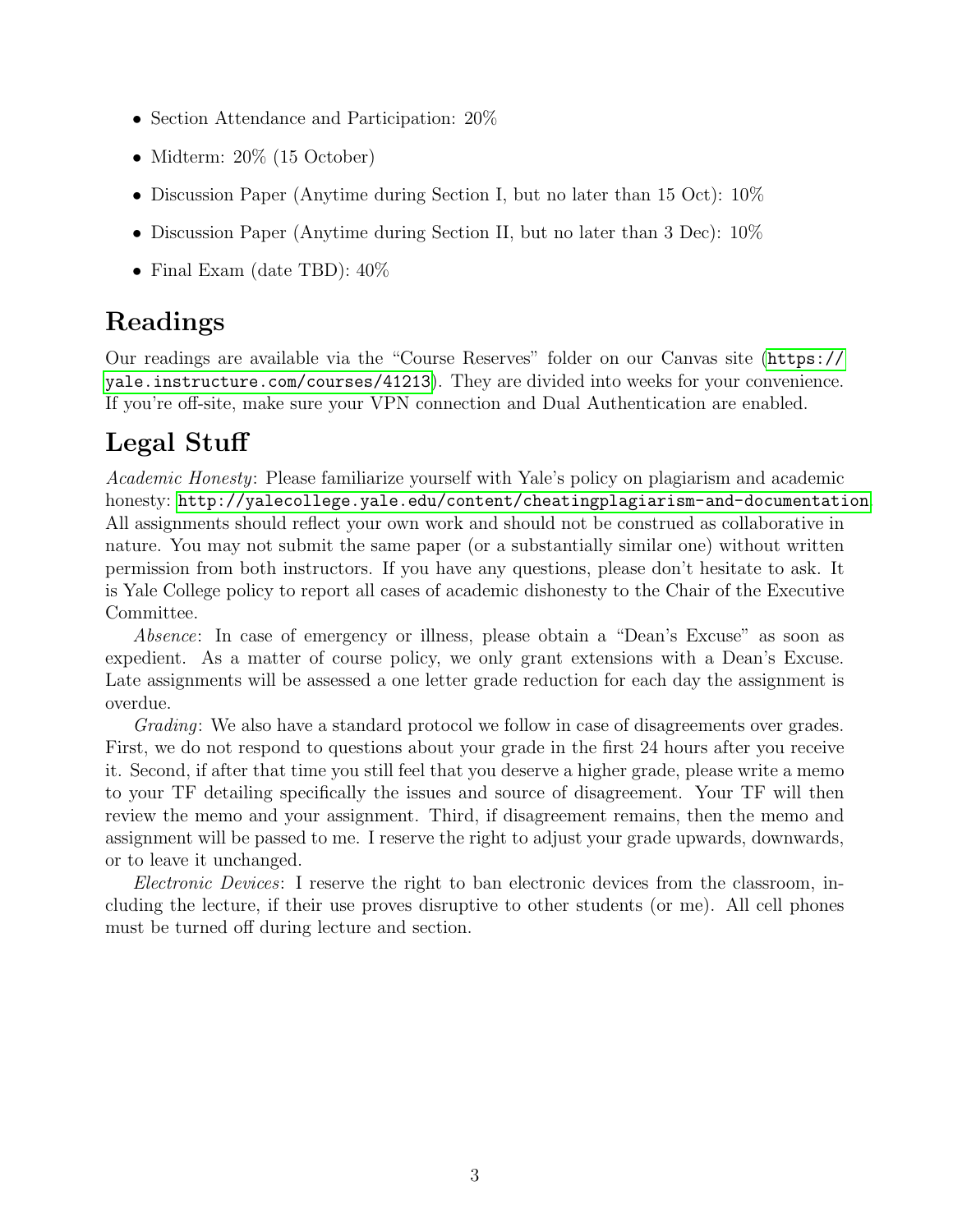# Weekly Topic and Readings

#### 29 Aug Introduction: Why You Should (Not) Take This Course

No readings

# 5 Sept Development Under Fire: The Rise of New Aid, Part I (NOTE DATE)

The rise of "new" aid

- World Bank. 2011. *World Development Report 2011: Conflict, Security, and Develop* $ment., pp.2-6, 51-93. At: http://siteressources.worldbank.org/INTWDRS/Resources/$ [WDR2011\\_Full\\_Text.pdf](http://siteresources.worldbank.org/INTWDRS/Resources/WDR2011_Full_Text.pdf).
- Christoph Zurcher, "What Do We (Not) Know About Development Aid and Violence? A Systematic Review," World Development 98 (October 2017), pp.506-522.
- Fast, Larissa. 2014. Aid in Danger: The Perils and Promise of Humanitarianism, pp.46-65.

### 10 Sept The Rise of New Aid, Part II

- Patricia Justino, Tilman Bruck, and Philip Verwimp. 2013. "Micro-Level Dynamics of Conflict, Violence, and Development: A New Analytical Framework," in A Micro-Level Perspective on the Dynamics of Conflict, Violence, and Development, pp.3-29.
- Haugen, Gary and Victor Boutros. 2014. The Locust Effect: Why the End of Poverty Requires the End of Violence, pp.96-110.

## 12 Sept The State as Solution—and Problem

- Acemoglu, Daron, and James Robinson, *Why Nations Fail: The Origins of Power*, Prosperity, and Poverty, 2012, pp.368-403.
- Fearon, James and David Laitin 2003. "Ethnicity, Insurgency, and Civil War," American Political Science Review, Vol.97, No.1, pp 75-90.
- Cederman, Lars-Erik, Kristian Gleditsch, and Halvard Buhaug, *Inequality, Grievances*, and Civil War, 2013, pp.30-56.

#### 17 Sept The State: Winning "Hearts and Minds"

- Kalyvas, Stathis. 2006. The Logic of Violence in Civil War. Cambridge: Cambridge University Press, Chapter 4, pp.87-110.
- U.S. Army, Field Manual 3-24. May 2014. Counterinsurgency Field Manual (FM 3-24). Chapters 9 and 10 (<http://www.fas.org/irp/doddir/army/fm3-24.pdf>)
- Lake, David. 2016. *The Statebuilder's Dilemma*, pp.69-100.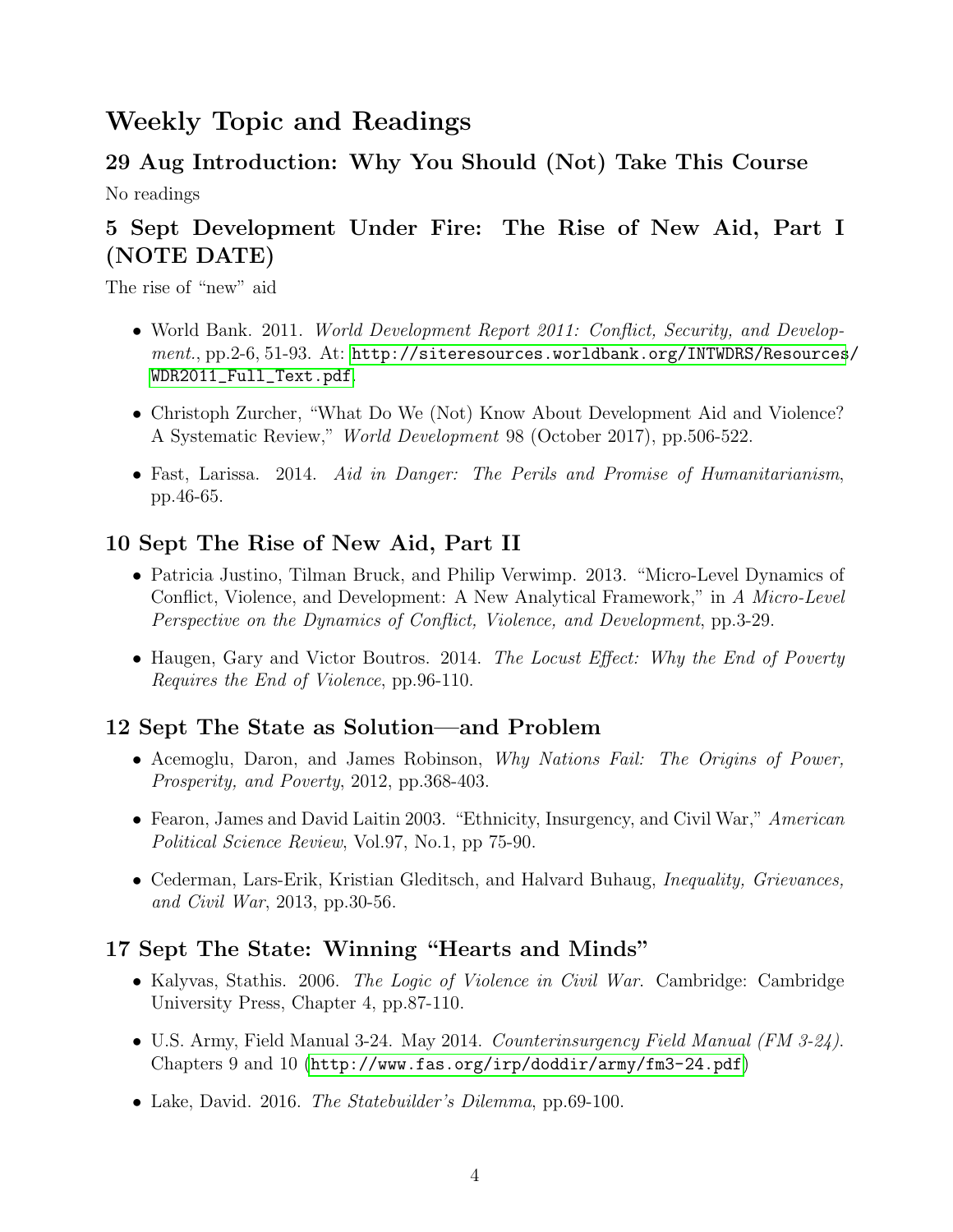## 19 Sept Rebels, Part I: Violence and Recruitment

Who becomes a rebel/terrorist?

- Ladbury, Sarah, for the Department of international Development (DFID). 2009. Testing Hypotheses on Radicalisation in Afghanistan, pp.3-10. At: [http://www.humansecurityg](http://www.humansecuritygateway.com/documents/CPAU_TestingHypothesesonRadicalisationinAfghanistan.pdf)ateway. [com/documents/CPAU\\_TestingHypothesesonRadicalisationinAfghanistan.pdf](http://www.humansecuritygateway.com/documents/CPAU_TestingHypothesesonRadicalisationinAfghanistan.pdf)
- Weinstein, Jeremy. 2007. Inside Rebellion: The Politics of Insurgent Violence. Cambridge: Cambridge University Press, Chapter 3 (pp.96-126).

## 24 Sept Rebels, Part II: Governance

Control and the question of rebel governance/counter-programming

- Kalyvas, Stathis. 2006. The Logic of Violence in Civil War. Cambridge: Cambridge University Press, Chapter 5 (pp.111-45).
- Staniland, Paul. 2012. "States, Insurgents, and Wartime Political Orders." Perspectives on Politics, Vol.10, No.2, pp.243-64.
- Weinstein, Jeremy. 2007. Inside Rebellion: The Politics of Insurgent Violence. Cambridge: Cambridge University Press, Chapter 5 (pp.163-97).

### 26 Sept Civilians at War, Part I: "Rational Peasants"

Civilians as "Rational Peasants?" Can we buy hearts and minds?

- Lyall, Jason, Yuki Shiraito, and Kosuke Imai. 2015. "Coethnic Bias and Wartime Informing," Journal of Politics, 77(3), 833-848.
- Kalyvas, Stathis and Matthew Kocher. 2007."How 'Free' is Free-Riding in Civil War? Violence, Insurgency, and the Collective Action Problem," World Politics Vol.59, No.2), pp.177-216. At: [http://muse.jhu.edu/journals/wp/summary/v059/59.2kalyvas.](http://muse.jhu.edu/journals/wp/summary/v059/59.2kalyvas.html) [html](http://muse.jhu.edu/journals/wp/summary/v059/59.2kalyvas.html)
- Leites, Nathan and Charles Wolf, Jr. 1970. Rebellion and Authority: An Analytic Essay on Insurgent Conflicts. Chicago: Markham Publishing Company, Chap 2 (pp.6-27). Note that "R" stands for "Rebels" and "A" for Authority (i.e. the government). At: <http://www.rand.org/content/dam/rand/pubs/reports/2006/R0462.pdf>

#### 1 Oct Civilians at War, Part II: Civilian Agency

Civilian Agency

- Mampilly, Zachariah. 2011. Rebel Rulers: Insurgent Governance and Civilian Life During War. Ithaca: Cornell University Press, pp. 48-92. At: [http://site.ebrary.](http://site.ebrary.com/lib/yale/docDetail.action?docID=10496955) [com/lib/yale/docDetail.action?docID=10496955](http://site.ebrary.com/lib/yale/docDetail.action?docID=10496955)
- Habib, Email. 2012. "The Andar Uprising," Parts 1 ([http://aan-afghanistan.com/](http://aan-afghanistan.com/index.asp?id=2916) [index.asp?id=2916](http://aan-afghanistan.com/index.asp?id=2916) and Part 2 ([http://www.aan-afghanistan.org/index.asp?id=](http://www.aan-afghanistan.org/index.asp?id=3086) [3086](http://www.aan-afghanistan.org/index.asp?id=3086)).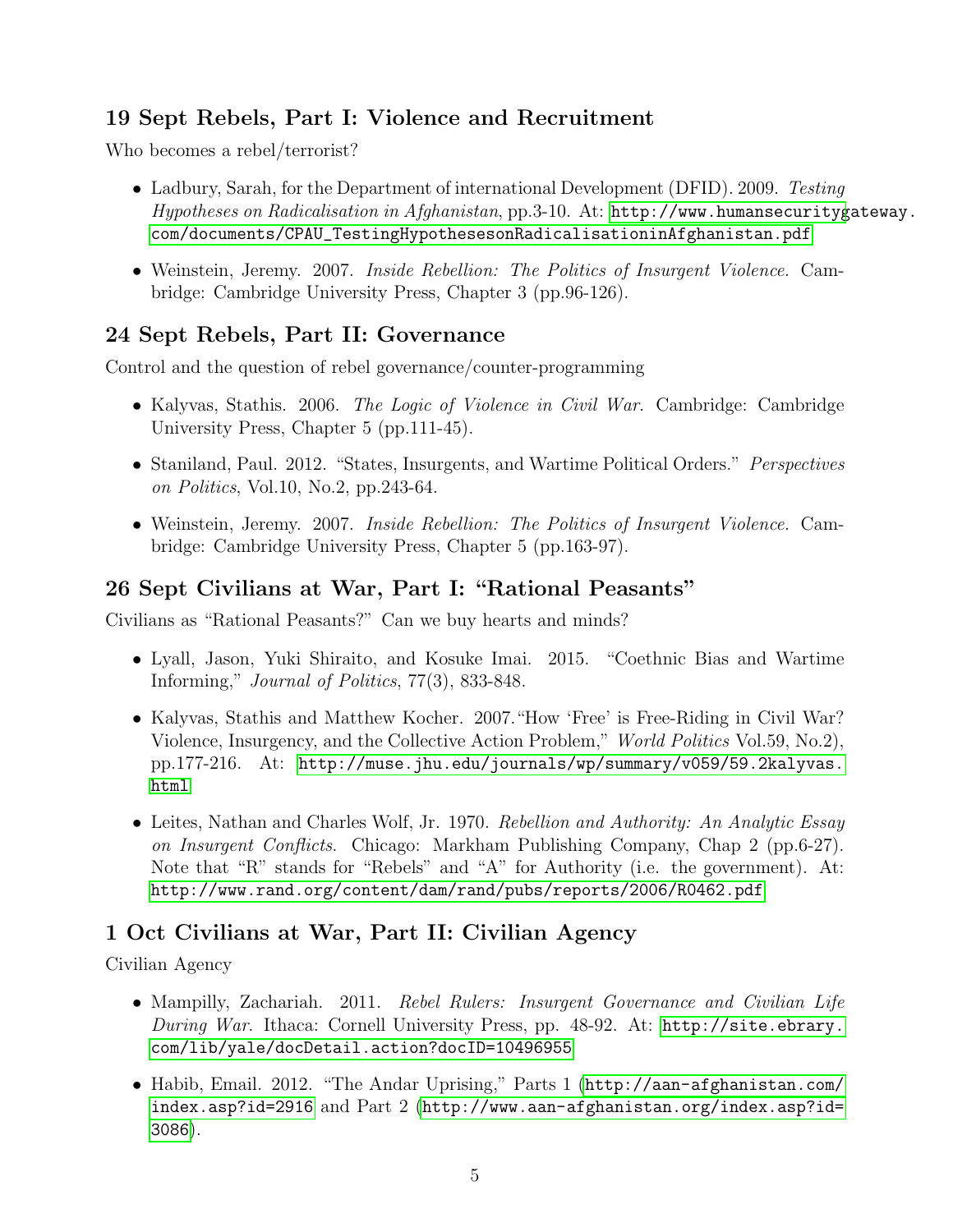• Justino, Patricia. 2012. "Nutrition, Governance and Violence: A Framework for the Analysis of Resilience and Vulnerability to Food Insecurity in Contexts of Violent Conflict," HICN Working Paper No.132. At: [http://www.hicn.org/wordpress/](http://www.hicn.org/wordpress/wp-content/uploads/2012/06/HiCN-WP-132.pdf) [wp-content/uploads/2012/06/HiCN-WP-132.pdf](http://www.hicn.org/wordpress/wp-content/uploads/2012/06/HiCN-WP-132.pdf)

## 3 Oct Countering Violent Extremism (CVE)

- World Bank, "Economic and Social Inclusion to Prevent Violent Extremism," October 2016, pp.1-19 [http://documents.worldbank.org/curated/en/409591474983005625/](http://documents.worldbank.org/curated/en/409591474983005625/pdf/108525-REVISED-PUBLIC.pdf) [pdf/108525-REVISED-PUBLIC.pdf](http://documents.worldbank.org/curated/en/409591474983005625/pdf/108525-REVISED-PUBLIC.pdf)
- Mercy Corps. "Motivations and Empty Promises: Voices of Former Boko Haram Combatants and Nigerian Youth," April 2016 [https://www.mercycorps.org/sites/](https://www.mercycorps.org/sites/default/files/Motivations%20and%20Empty%20Promises_Mercy%20Corps_Full%20Report_0.pdf report) [default/files/Motivations%20and%20Empty%20Promises\\_Mercy%20Corps\\_Full%20R](https://www.mercycorps.org/sites/default/files/Motivations%20and%20Empty%20Promises_Mercy%20Corps_Full%20Report_0.pdf report)eport\_ [0.pdfreport](https://www.mercycorps.org/sites/default/files/Motivations%20and%20Empty%20Promises_Mercy%20Corps_Full%20Report_0.pdf report), 2-20.
- Blattman, Christopher, Julian Jamison, and Margaret Sheridan. 2017. "Reducing Crime and Violence: Experimental Evidence from Cognitive Behavioral Therapy in Liberia," American Economic Review 107(4): 1165-1206.
- Wolfe, Rebecca. "There's more to peace than solving violent extremism," *Perspectives*, at: <https://www.mercycorps.org/gallery/perspectives-fragility/more-to-peace>

# Part II: Research Design and Practicalities

## 8 Oct: Impact Evaluation I

Why we randomize: the Randomized Control Trial (RCT)

- Carlos Bozzoli, Tilman Brck and Nina Wald, "Evaluating Programmes in Conflict-Affected Areas," in A Micro-Level Perspective on the Dynamics of Conflict, Violence, and Development, pp.249-68.
- Rachel Glennerster and Kudzai Takavarasha, 2013, Running Randomized Evaluations: A Practical Guide, pp.24-65.
- Karlan, Dean and Jacob Appel, 2016, Failing in the Field: What We Can Learn When Field Research Goes Wrong, pp.138-46 ("checklist for failures").
- Blattman, Christopher and Jeannie Annan, "Can Employment Reduce Lawlessness and Rebellion? A Field Experiment With High-Risk Men in a Fragile State," American Political Science Review (February 2016), 1-17.

# 10 Oct: Impact Evaluation II

What happens if you can't randomize (or they won't let you)? Alternative strategies

• Crost, Benjamin, Joseph Felter, and Patrick Johnston. 2014. "Aid under Fire: Development Projects and Civil Conflict," American Economic Review, 104(6): 1833-56.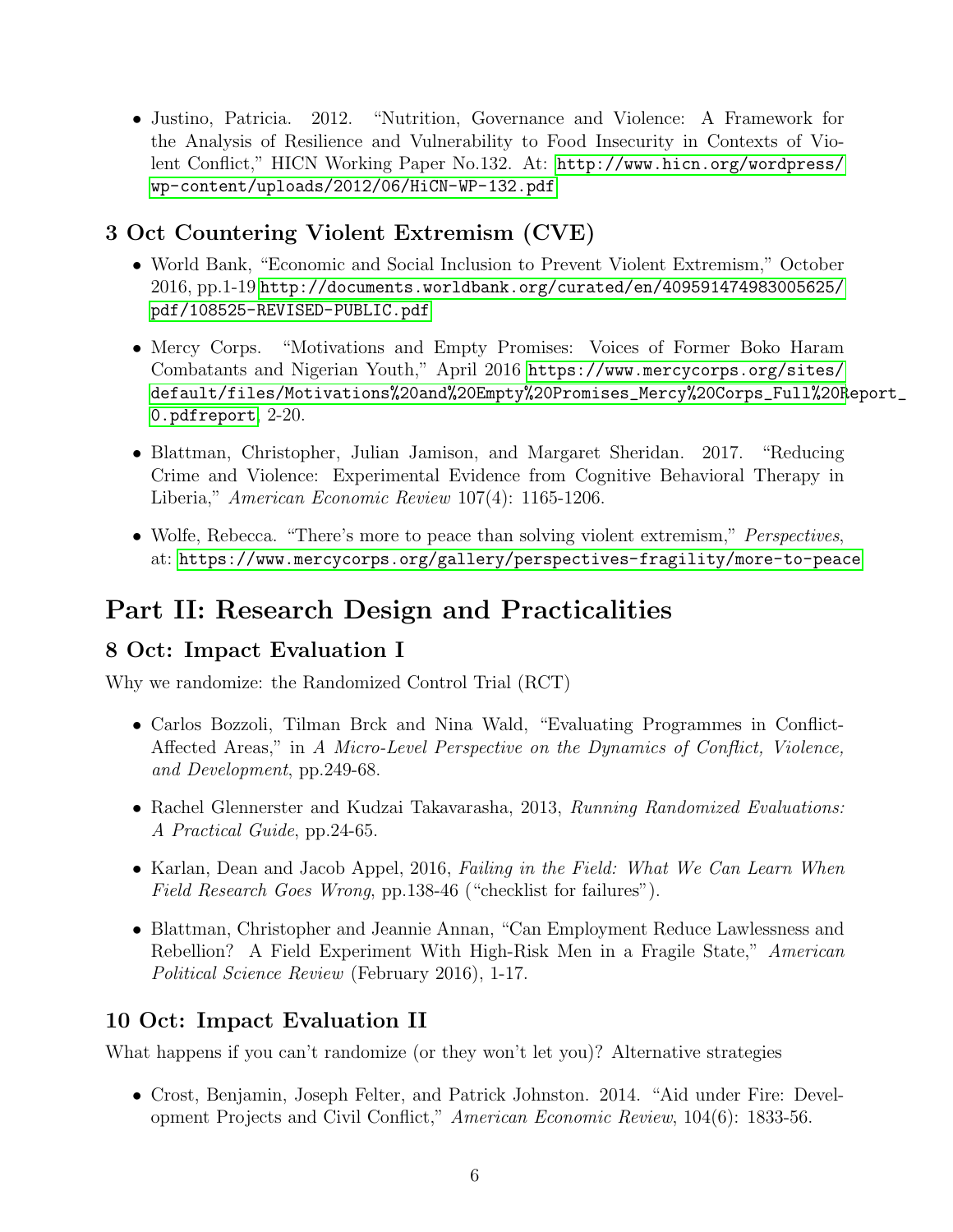- Andrabi, Tahir and Jishnu Das. 2016. "In Aid We Trust: Hearts and Minds and the Pakistan Earthquake of 2005," The Review of Economics and Statistics, forthcoming.
- Coburn, Noah. 2011. Bazaar Politics: Power and Pottery in an Afghan Market Town. Palo Alto: Stanford University Press, pp.208-24.

#### 15 Oct Midterm

Midterm

#### 22 Oct Iraq

The Iraq Experience: Money as a Weapons System

- Van Buren, Peter. 2012. We Meant Well: How I Helped Lose the Battle for the Hearts and Minds of the Iraqi People. New York: Metropolitan Books, pp.46-54,63-74,80-87.
- Berman, Eli, Jacob Shapiro and Joseph Felter. 2011. "Can Hearts and Minds Be Bought? The Economics of Counterinsurgency in Iraq." Journal of Political Economy, Vol.119, pp.766-819. At: <http://www.jstor.org/stable/10.1086/661983>
- Biddle, Stephen et al. 2012. "Testing the Surge: Why did Violence Decline in Iraq in 2007?" International Security 37(1), pp.7-40.
- Sky, Emma and Sheikh, Safaa. 2011. "Iraq since 2003: Perspectives on a Divided Society." Survival 53(4), pp.119-142.

#### 24 Oct Afghanistan

- SIGAR October 2016 Report, pp.81-87 ([http://www.sigar.mil/pdf/quarterlyreport](http://www.sigar.mil/pdf/quarterlyreports/2016-10-30qr-section3.pdf)s/ [2016-10-30qr-section3.pdf](http://www.sigar.mil/pdf/quarterlyreports/2016-10-30qr-section3.pdf))
- Beath, Andrew, Fotini Christia, and Ruben Enikolopov. 2012. "Winning Hearts and Minds? Evidence from a Field Experiment in Afghanistan." At: [http://papers.ssrn.](http://papers.ssrn.com/sol3/papers.cfm?abstract_id=1809677) [com/sol3/papers.cfm?abstract\\_id=1809677](http://papers.ssrn.com/sol3/papers.cfm?abstract_id=1809677)
- Burde, Dana and Leigh Linden. 2011. "The Effect of Village-Based Schools: Evidence from a Randomized Controlled Trial in Afghanistan." At: [http://steinhardt.nyu.]( http://steinhardt.nyu.edu/scmsAdmin/uploads/006/827/Burde%26LindenAfghanistan_2011-09-10.pdf) [edu/scmsAdmin/uploads/006/827/Burde%26LindenAfghanistan\\_2011-09-10.pdf]( http://steinhardt.nyu.edu/scmsAdmin/uploads/006/827/Burde%26LindenAfghanistan_2011-09-10.pdf)

(And if you're really interested: Jason Lyall, Yang-Yang Zhou, and Kosuke Imai. 2018. "Can Economic Assistance Shape Combatant Support in Wartime? Experimental Evidence from Afghanistan." [https://papers.ssrn.com/sol3/papers.cfm?abstract\\_id=3026531](https://papers.ssrn.com/sol3/papers.cfm?abstract_id=3026531)).

#### 29 Oct Colombia and the Philippines

Additional cases

- Dube, Oeindrila and Suresh Naidu. 2015. "Bases, Bullets, and Ballots: The Effect of U.S. Military Aid on Political Conflict in Colombia." The Journal of Politics, 77(1), pp.249-67.
- Crost, Benjamin, Joseph Felter, and Patrick Johnston. 2016. "Conditional Cash Transfers, Civil Conflict and Insurgent Influence: Experimental Evidence from the Philippines." Journal of Development Economics, pp.171-82.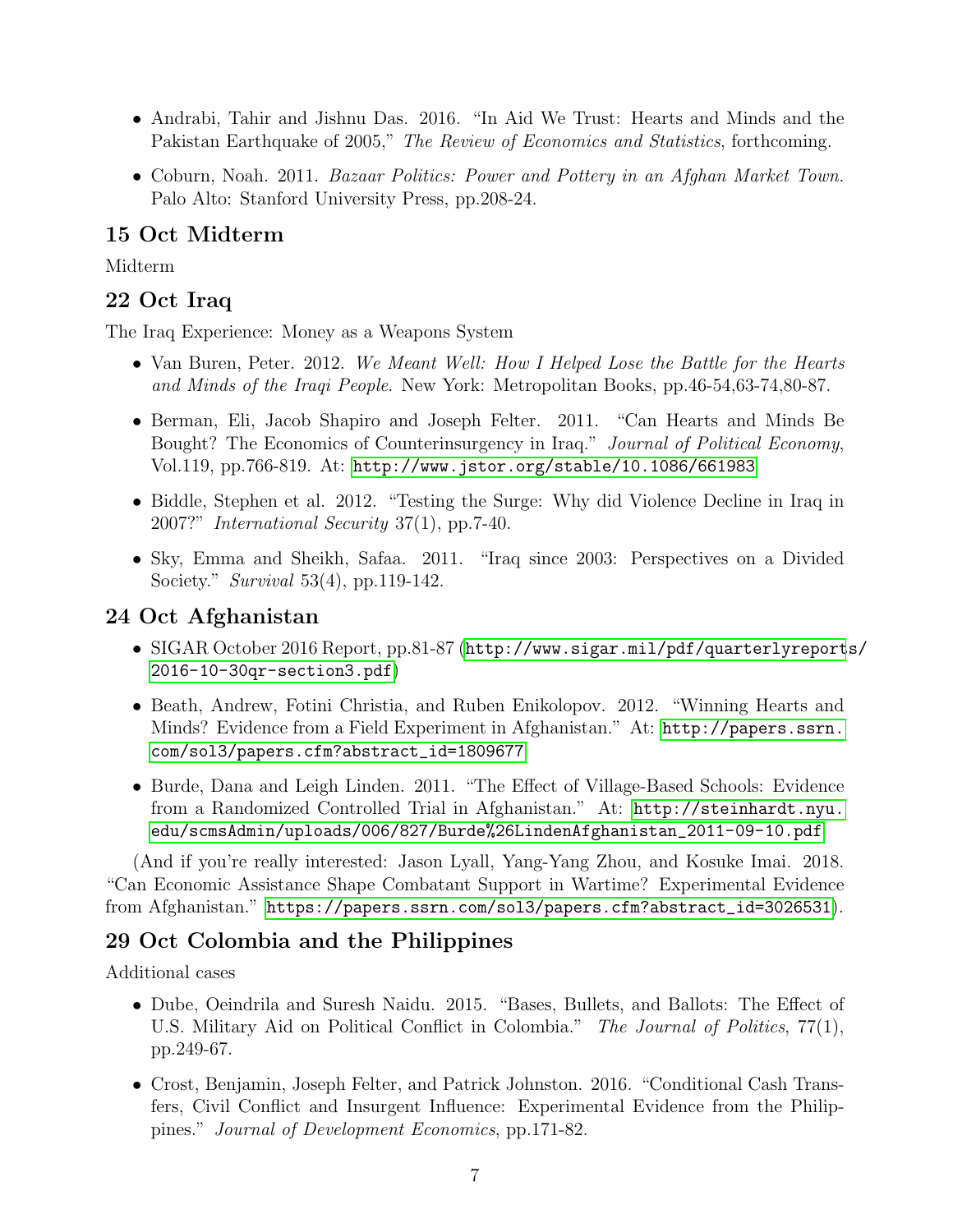### 31 Oct Impact Evaluation III: Survey Experiments

How do we (not) obtain accurate estimates of public attitudes in wartime conditions?

- Nederhof, AJ. 1985. "Methods of Coping With Social Desirability Bias: A Review." European Journal of Social Psychology, Vol.15, No.3, pp.263-80. At: [onlinelibrary.](onlinelibrary.wiley.com/doi/10.1002/ejsp.2420150303/pdf) [wiley.com/doi/10.1002/ejsp.2420150303/pdf](onlinelibrary.wiley.com/doi/10.1002/ejsp.2420150303/pdf)
- The Tactical Conflict Assessment and Planning Framework (TCAPF).
- Lyall, Jason, Graeme Blair, and Kosuke Imai. "Explaining Support for Combatants in Wartime: A Survey Experiment in Afghanistan," American Political Science Review, 107:3, pp.679-705.

#### 5 Nov Impact Evaluation IV: Additional Concerns

We focus on the twin issues of sample attrition and externalities (spillover).

- 3ie, What methods may be used in impact evaluations of humanitarian assistance?, 2014, pp.5-17. At [http://reliefweb.int/sites/reliefweb.int/files/resources/](http://reliefweb.int/sites/reliefweb.int/files/resources/wp-22-humanitarian-methods-working-paper-top.pdf) [wp-22-humanitarian-methods-working-paper-top.pdf](http://reliefweb.int/sites/reliefweb.int/files/resources/wp-22-humanitarian-methods-working-paper-top.pdf)
- Gerber, Alan and Donald Green. 2012. Field Experiments: Design, Analysis, and Interpretation. New York: W.W. Norton & Company. Chapters 7-8 (pp.211-44, 253- 82).

### 7 Nov Research Ethics

The ethics of conducting research in war zones

- Goodhand, Jonathan. 2012. "Research in conflict zones: ethics and accountability," Forced Migration Review Vol.8, pp.12-15. At: [http://www.fmreview.org/sites/fmr/](http://www.fmreview.org/sites/fmr/files/FMRdownloads/en/FMRpdfs/FMR08/fmr8.4.pdf) [files/FMRdownloads/en/FMRpdfs/FMR08/fmr8.4.pdf](http://www.fmreview.org/sites/fmr/files/FMRdownloads/en/FMRpdfs/FMR08/fmr8.4.pdf)
- Gerber, Alan and Donald Green. 2012. Field Experiments: Design, Analysis, and Interpretation. New York: W.W. Norton & Company. Appendix A, pp.447-51.
- Wood, Elisabeth. 2013. "Reflections on the Challenges, Dilemmas, and Rewards of Research in Conflict Zones," Research Methods in Conflict Settings, Cambridge: Cambridge University Press, pp.293-308.
- Cronin-Furman, Kate and Milli Lake. 2018. "Ethics Abroad: Fieldwork in Fragile and Violent Contexts," PS, 1-8.

#### 12 Nov NGOs at War

Security and the challenge of humanitarianism

- Aid Worker Security Report 2014. Unsafe Passage. At: [https://aidworkersecurity.](https://aidworkersecurity.org/sites/default/files/Aid%20Worker%20Security%20Report%202014.pdf) [org/sites/default/files/Aid%20Worker%20Security%20Report%202014.pdf](https://aidworkersecurity.org/sites/default/files/Aid%20Worker%20Security%20Report%202014.pdf)
- Fast, Larissa, Aid in Danger: The Perils and Promise of Humanitarianism, 2014, pp.66-88.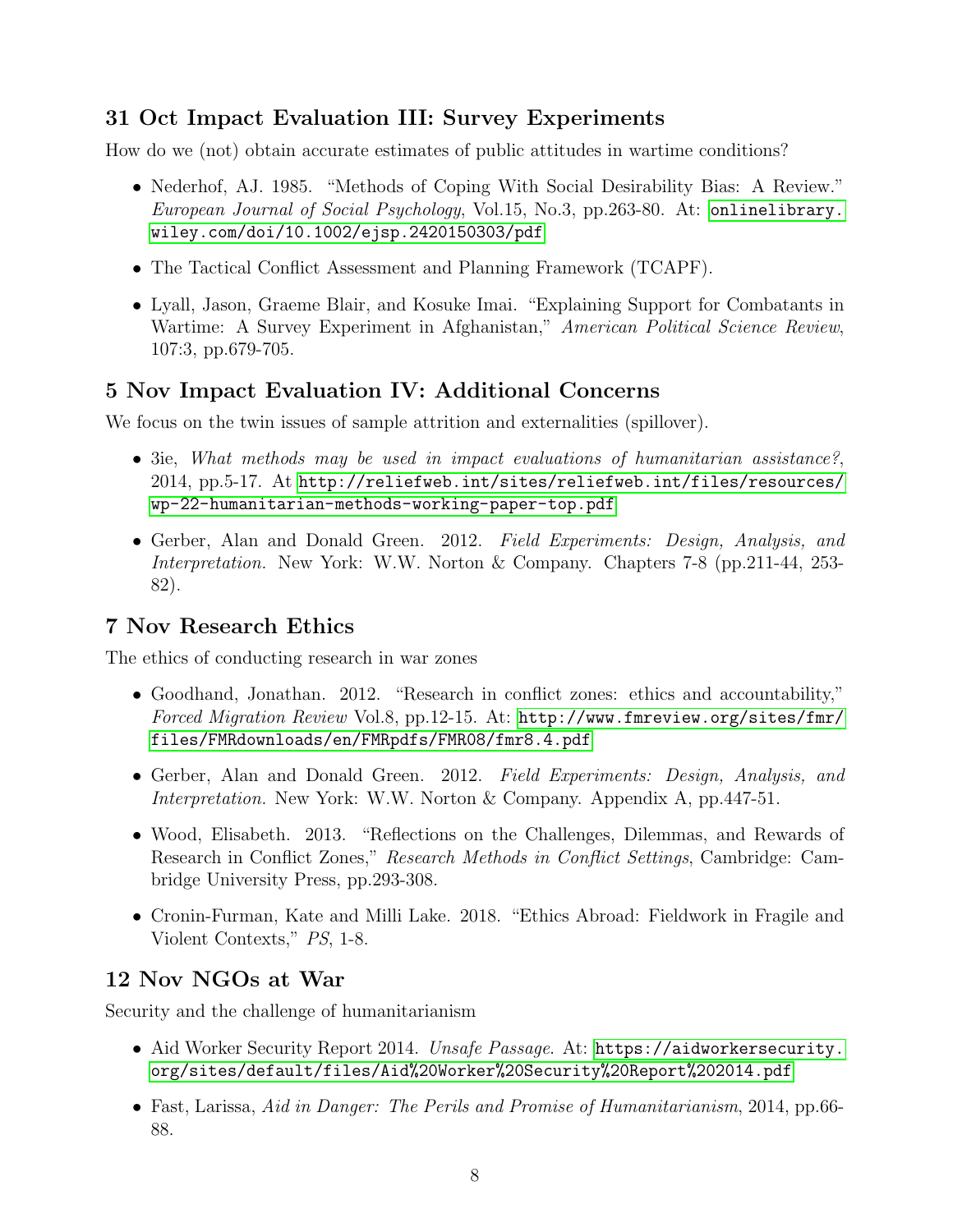### 14 Nov Refugees

- Rawlence, Ben. 2016. City of Thorns, pp. 1-5, 125-55.
- World Food Programme, 2013, "Examining Protection and Gender in Cash and Voucher Transfers," [http://documents.wfp.org/stellent/groups/public/documents/commun](http://documents.wfp.org/stellent/groups/public/documents/communications/wfp260028.pdf)ications/ [wfp260028.pdf](http://documents.wfp.org/stellent/groups/public/documents/communications/wfp260028.pdf), 1-14.
- Masterson, Daniel. 2016. "Giving Better: Lessons from Cash Grants for Syrian Refugees in Lebanon," [http://www.aub.edu.lb/ifi/publications/Documents/policy\\_memos/](http://www.aub.edu.lb/ifi/publications/Documents/policy_memos/2015-2016/20160225_impact_cash_assistance.pdf) [2015-2016/20160225\\_impact\\_cash\\_assistance.pdf](http://www.aub.edu.lb/ifi/publications/Documents/policy_memos/2015-2016/20160225_impact_cash_assistance.pdf)

### 26 Nov Foreign Aid, Legitimacy, and Conflict

- Parks, Bradley, Caroline Bergeron and Michael Tierney. "Foreign Aid and Conflict: What We Know and Need to Know," in *Peace and Conflict 2016*, pp.120-27.
- Nunn, Nathan and Qian, Nancy. 2014. "US Food Aid and Civil Conflict," AER 104(6):1630-1666.
- Dietrich, Simone and Winters, Matthew. 2015. "Foreign Aid and Government Legitimacy," Journal of Experimental Political Science, 2: 164-171.
- de Waal, Alex. 2009. "Mission Without End? Peacekeeping in the African political marketplace," *International Affairs* 85(1): 99–113.

## 28 Nov The Long-Term Effects of Violence and Aid

What do we know about the long-term effects of (aid) intervention?

- Voors, Maarten, Eleonora Nillesen, Philip Verwimp, Erwin Bulte, Robert Lensink and Daan van Souest. 2012. "Violent Conflict and Behavior: A Field Experiment in Burundi." American Economic Review Vol.102, pp.941-64.
- Gilligan, Michael, Benjamin Pasquale, and Cyrus Samii. 2014. "Civil War and Social Cohesion: Lab-in-the-Field Evidence from Nepal." American Journal of Political Science 58(3):604-619.
- Bauer, M., et al. "Can War Foster Cooperation?" *Journal of Economic Perspectives*, 30(3): 249-274.
- *Optional:* Cilliers, Jacobus, Oeindrila Dube and Bilal Siddiqi, "Reconciling after civil conflict increases social capital but decreases individual well-being," Science, 13 May 2016, pp.787-794.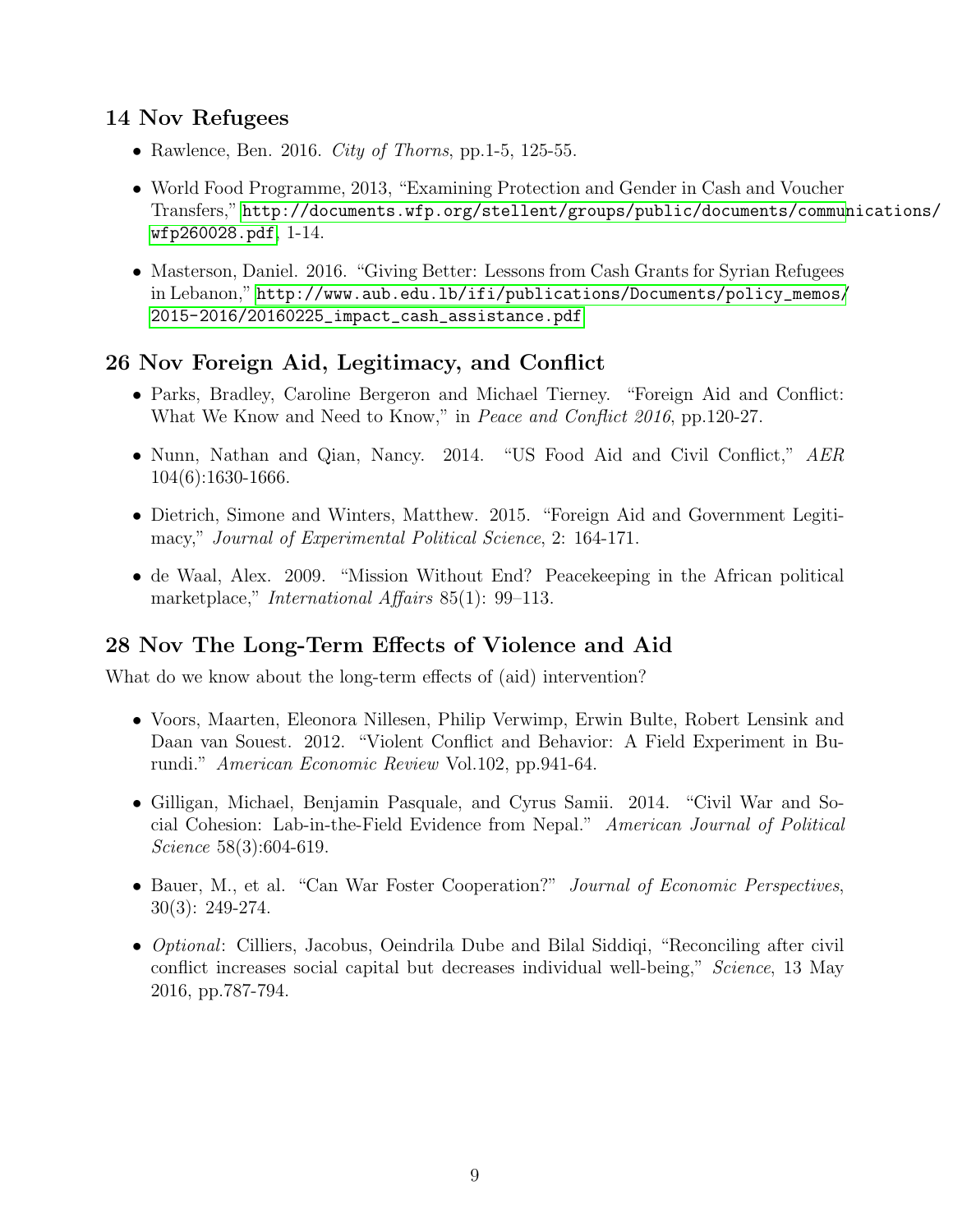### 3 Dec Impact Evaluation IV: New Technologies for IE

We examine five emerging technologies/approaches and their application to impact evaluation

Application: Jaafar, H.H. and Woertz, Eckart."Agriculture as a funding source of ISIS: A GIS and remote sensing analysis," Food Policy, 64: 14-25.

(And if you really like that, try this: <https://www.rand.org/nsrd/projects/when-isil-comes-to-town.html>).

- iMMAP. At: <http://immap.org/>
- Ushahidi. At: <http://www.ushahidi.com/>
- The Satellite Sentinel Project. At: <http://www.satsentinel.org/>
- AidData. At: <http://www.aiddata.org/content/index>
- Walking Papers. At: <walking-papers.org>

#### 5 Dec Course Wrap-up

The Way Forward